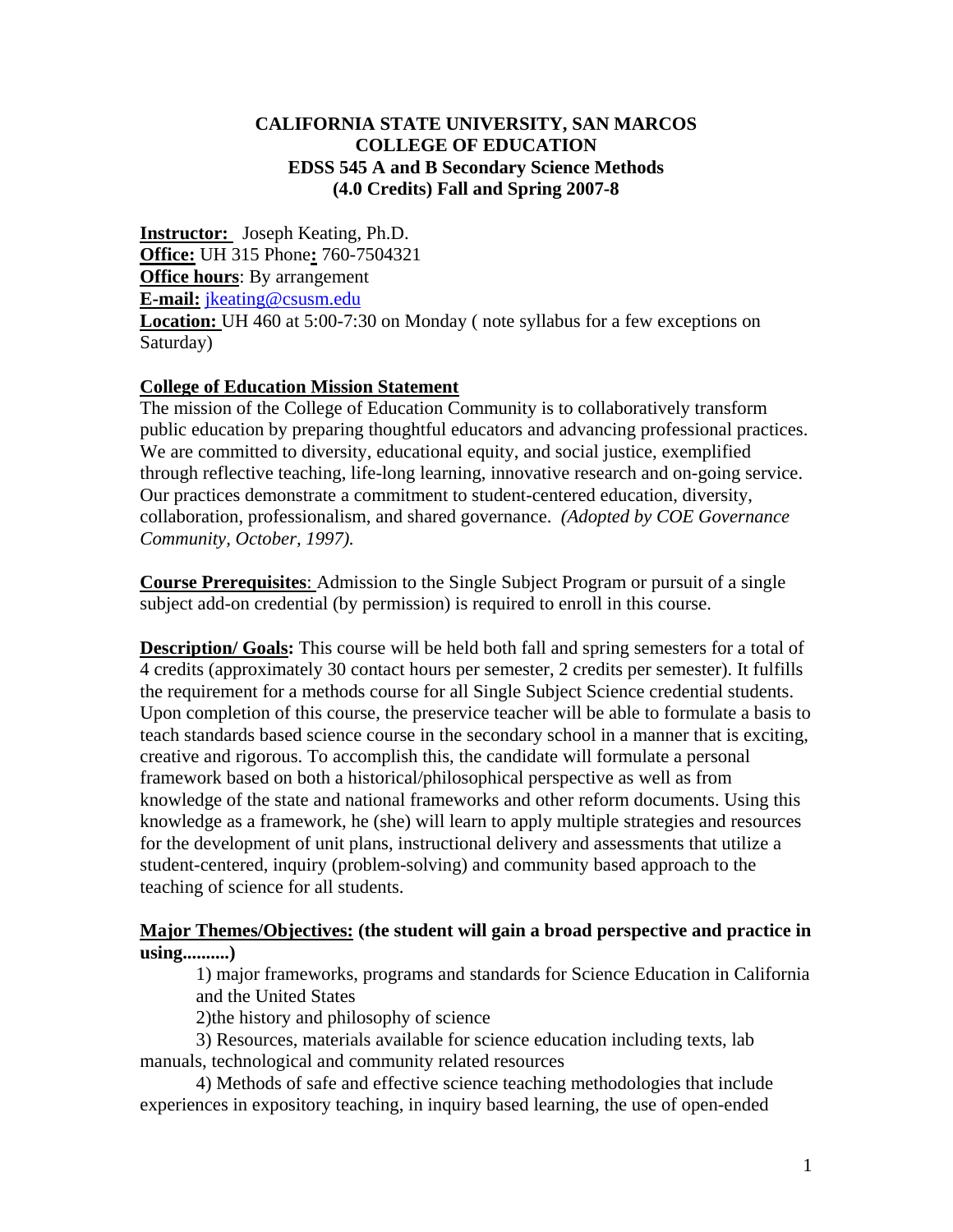laboratories, community based or field work, application of action research, enrichment activities and authentic assessment.

 5) detailed planning of curricula in science as well as strategies for the incorporation of other disciplines into the science curriculum (interdisciplinary curriculum).

 6) inclusive science education strategies including SDAIE that enhance the science curriculum for all learners.

 7) an inquiry-based curriculum that is cognitively sound in addressing science content knowledge.

#### **Teacher Performance Expectation (TPE) Competencies:**

This course is designed to help teachers seeking the Single Subject Credential to develop the skills, knowledge, and attitudes necessary to assist schools and district in implementing an effective program for all students. The successful candidate will be able to merge theory and practice in order to realize a comprehensive and extensive educational program for all students. The following TPE is addressed in this course:

TPE 1B: Subject specific pedagogical skills

# **Required Texts:**

Science Instruction in the Middle and High School (Chiappetta and Koballa) (2006 Sixth Edition)

Use of Discrepant Events for K-12 Science Teachers (Aztec Press /University Bookstore), Keating)

California Frameworks in Science (State Dept of Education) under http://www.cde.ca.gov/re/pn/fd/documents/science-framework-pt1.pdf (see free downloads)

 Inclusion of All Students (Choate) Used in other courses already **Optional Texts:**

The Demon Haunted World (Sagan)

The Structure of Scientific Revolutions (Kuhn)

California Safety Manual in Science (State Dept. of Education)

# **Schedule: Classes will consist of formal class meetings, field trips, video conferences and independent study totaling approximately 20 seminars @ 10 seminars per semester @ 3.0 hrs.each from 5:30-8:30**

# **Authorization to Teach English Learners**

This credential program has been specifically designed to prepare teachers for the diversity of languages often encountered in California public school classrooms. The authorization to teach English learners is met through the infusion of content and experiences within the credential program, as well as additional coursework. Students successfully completing this program receive a credential with authorization to teach English learners.

*(Approved by CCTC in SB 2042 Program Standards, August 02)*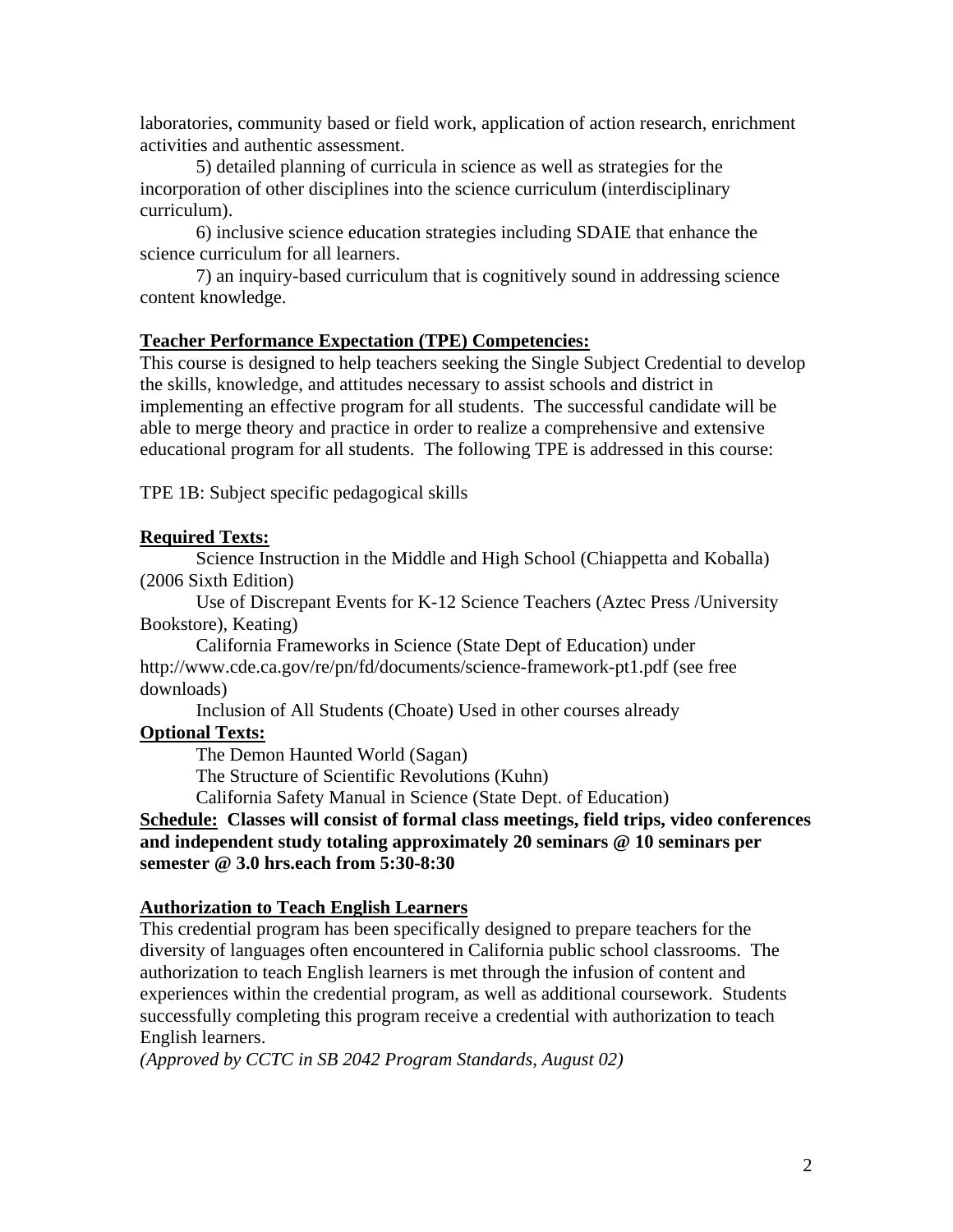# **College of Education Attendance Policy**

Due to the dynamic and interactive nature of courses in the College of Education, all students are expected to attend all classes and participate actively. At a minimum, students must attend more than 80% of class time, or s/he may not receive a passing grade for the course at the discretion of the instructor Should the student have extenuating circumstances, s/he should contact the instructor as soon as possible. *(Adopted by the COE Governance Community, December, 1997).*

Both attendance and punctuality are essential to completing all work satisfactorily. Only 50% of the potential value for an assignment can be credited as makeup for an assignment that is due and reviewed in a class that was not attended by the student. Two absences in one semester can result in a minimum of one grade lower; three absences can result in a non-passing grade (unless there are extenuating circumstances). Late arrivals will be penalized at the discretion of the instructor.

#### **Students with Disabilities Requiring Reasonable Accommodations**

Students with disabilities who require reasonable accommodations must be approved for services by providing appropriate and recent documentation to the Office of Disable Student Services (DSS). This office is located in Craven Hall 5205, and can be contacted by phone at (760) 750-4905, or TTY (760) 750-4909. Students authorized by DSS to receive reasonable accommodations should meet with their instructor during office hours or, in order to ensure confidentiality, in a more private setting.

**All University Writing Requirement:** A minimum of 2500 words of writing assignments per semester are required. This will be fulfilled through a variety of ways in this course such as : reading logs, action research reports, field trip curriculum plans, discrepant event curriculum plans and independent study reports.

# **CSUSM Academic Honesty Policy**

"Students will be expected to adhere to standards of academic honesty and integrity, as outlined in the Student Academic Honesty Policy. All written work and oral presentation assignments must be original work. All ideas/materials that are borrowed from other sources must have appropriate references to the original sources. Any quoted material should give credit to the source and be punctuated with quotation marks.

Students are responsible for honest completion of their work including examinations. There will be no tolerance for infractions. If you believe there has been an infraction by someone in the class, please bring it to the instructor's attention. The instructor reserves the right to discipline any student for academic dishonesty in accordance with the general rules and regulations of the university. Disciplinary action may include the lowering of grades and/or the assignment of a failing grade for an exam, assignment, or the class as a whole."

Incidents of Academic Dishonesty will be reported to the Dean of Students. Sanctions at the University level may include suspension or expulsion from the University.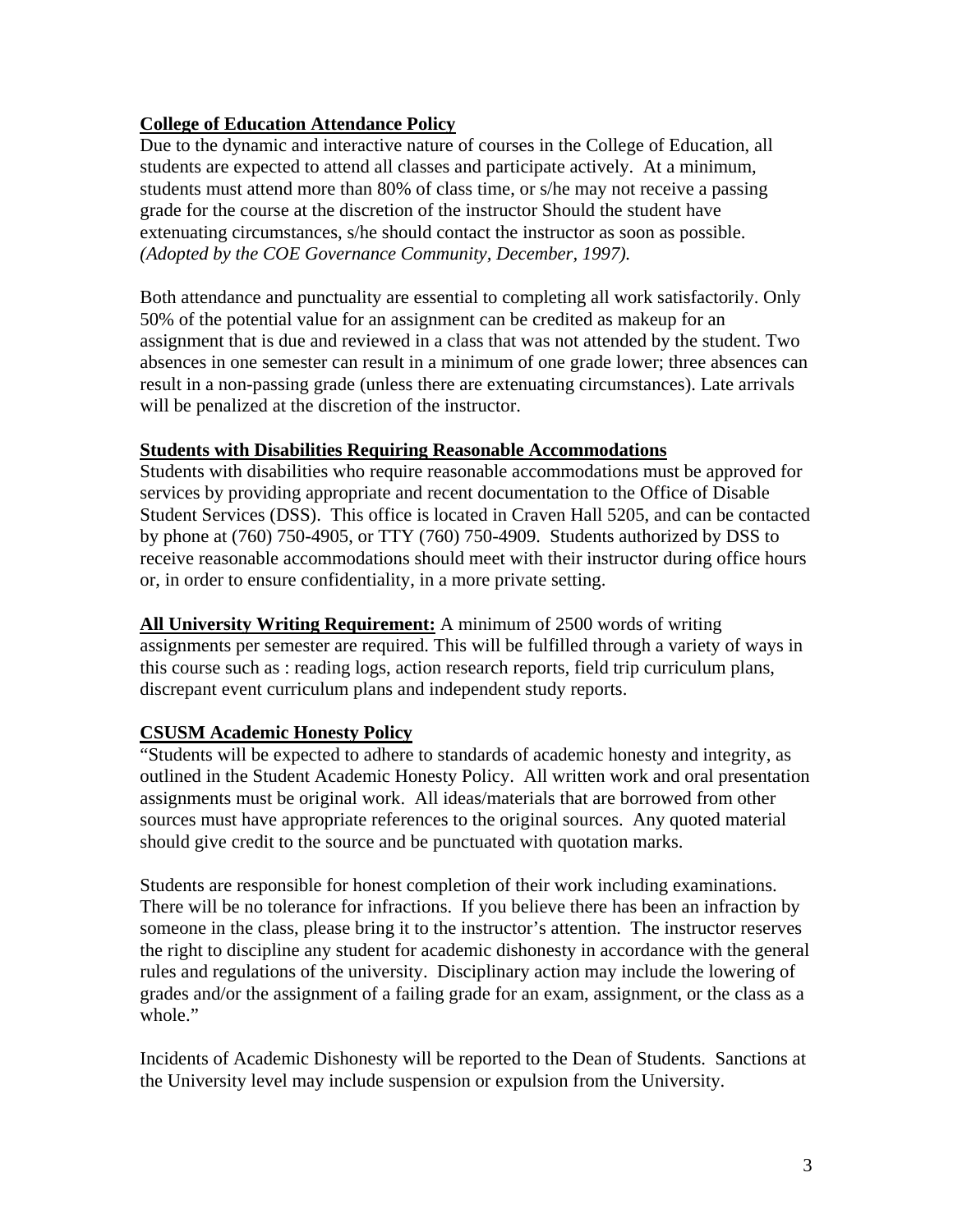# **Plagiarism:**

As an educator, it is expected that each student will do his/her own work, and contribute equally to group projects and processes. Plagiarism or cheating is unacceptable under any circumstances. If you are in doubt about whether your work is paraphrased or plagiarized see the Plagiarism Prevention for Students website http://library.csusm.edu/plagiarism/index.html. If there are questions about academic honesty, please consult the University catalog.

# **\*=Assignment/Reading due**

# **Fall Semester EDSS 545 A:**

#1 August 27 (Monday)

- \***Read syllabus and ask questions**
- Class introductions
- Introduction to discrepant event (DE) model through presentation "Mystery Box"
- **Next time**: (to be discussed in class); 1) format procedure for Reading Logs for text reading assignments : 2) sign up for dates for DE (pairs); 3) Science Frameworks jigsaw assignment; 4) readings from Text (Ch 1 and 2) (see above Reading logs)

#2 August 31 (Friday)

- **\*Science Frameworks and Standards Jigsaw Assignment**\* **#3 a-c**
- • **\*Discrepant Events (two pairs present) #6 a-b**
- **\* Discussion of Readings/Reading Logs in Text Ch 1-2**
- **Next time:** Read and prepare reading logs for Ch 3 and Ch 4

#3 September 10 (Monday)

- **\*Discrepant Events (two pairs) #6 a-b**
- **\*The use of Inquiry Based/Open ended vs. Closed ended science lab experiments "Paper Towel Experiment" (in class)**
- **\* Discussion of Readings/Reading logs in Text** (Chap 3-4 due)\* **#2**
- **Next time:** Reading logs for Ch 5 and Ch 6 and Ch 7

#4 October 3 (Wednesday) **Video Conference in UH 460** 

- **\*Discrepant event presentations (two pairs)\* #6 a-b**
- Discussion of assignment requirements for science teaching observation sheet and science safety issues with master teacher
- **\* Discussion of Readings/Reading logs for (Ch 5 and Ch 6 and Ch 7)\* #2**
- **Next time:** (October 29 Class # 6): Reading logs for Ch 10 and Ch14

#5 October 17 or whenever scheduled by you. **No formal meeting**: **Independent Study**  To be completed before class #10 during this semester

 **Assignment #12:** attend a science related informal or formal event or presentation equivalent in time and effort to one class session (3 hrs). This could be a field trip, museum, lecture or some other equivalent experience that will assist you either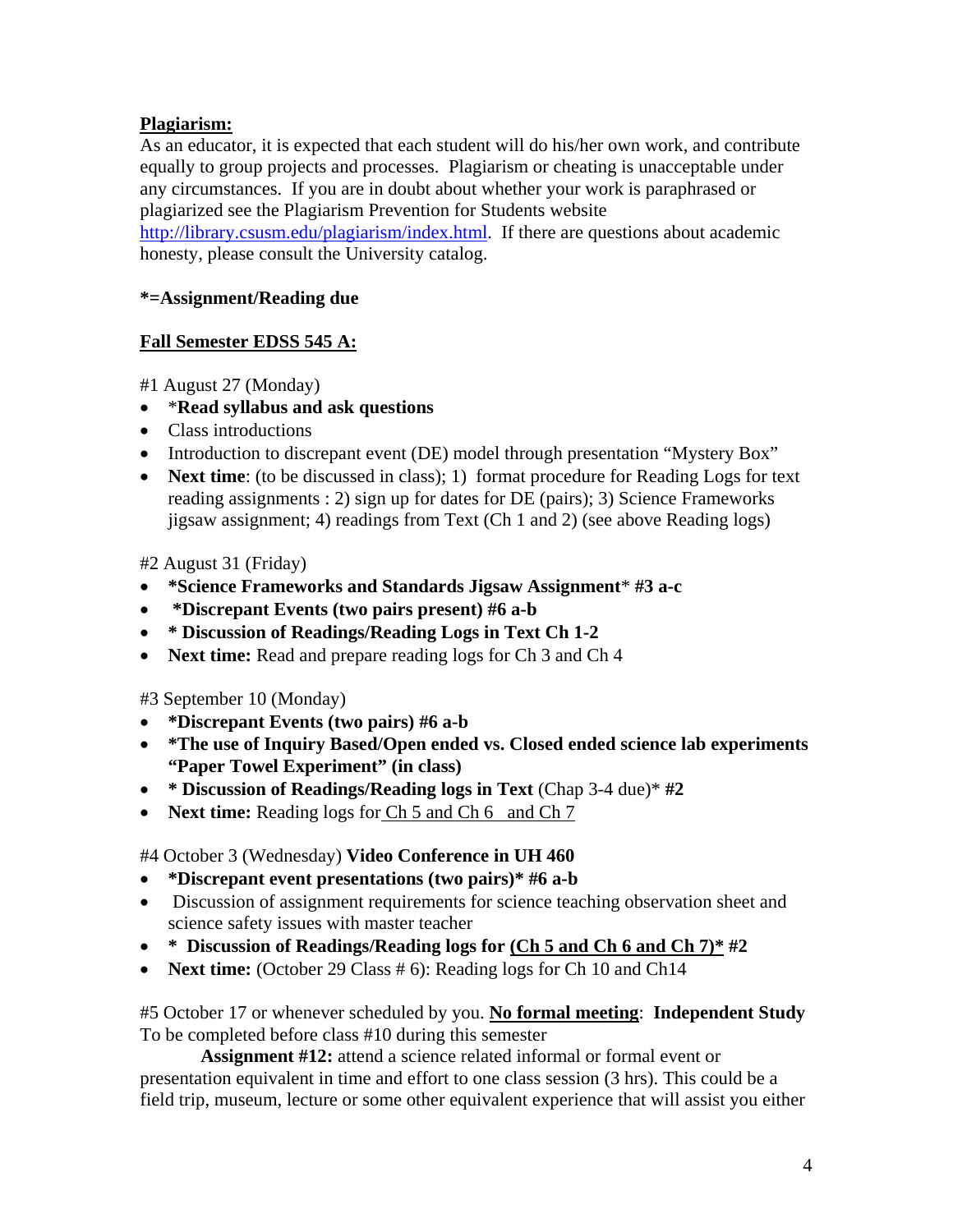directly or indirectly in becoming a science teacher. Your choice!! To complete this requirement: 1) complete a one-page summary with applications to teaching; 2) send by email to all of us; 3) do a 1-2 minute presentation to the class during class #10. The report and oral presentation should include a summary of what you learned and implications for your own teaching.

# **#6** October 29 (Monday) **Video Conference in UH 460**

- **\*Discrepant event presentations (two pairs)\* #6 a-b**
- **\* Discussion of Readings/Reading logs for** (Ch 10)\* **#2**
- Discuss use of Case Study Model for Assignment #15
- **Next times:** Go over assignments for next four classes: 1) WAP Field Trip #13,

 2) Science safety manual and Flinn safety manual and Ch 14 Science Safety (December  $5<sup>th</sup>$  (read/notes/questions) development of Plan for Science Safety assignment #16; 3) observation of science teacher assignment #9a which also includes discussion of safety issues with master teacher assignment #9b; 4) Prepare a Case Study Model (Assignment #15) for some issue(s) during beginning student teaching

# #7 November 14 (Wednesday)

- **Discussion of individual Case Study Models/ Proposed Action Plans for Student teaching issues (Assignment #15)**
- **\*Discrepant event presentations (two pairs)\* #6 a-b**
- **\* Discussion of Teacher Observation Assignment #9a**
- Discussion/Preparation for WAP field trip/ visit WAP Web page
- **Next time:** Visit web page prior to field trip. Meet at WAP at 8:45 for field trip. Bring notebooks, cameras etc.

#8-9 December 1 (Saturday 9-3 at Wild Animal Park) Assignment #13

- Resources available at park and for school sites
- Implementation and analysis of grade level WAP curriculum guides
- Strategies for doing animal observation studies
- **Next time: 1) Science safety: readings (Flinn, State Dept, Ch.14); 2) Presentation of Plan for Science Safety; 3) Case Study action plan outcomes**

# 10 December 5 (Wednesday)

- Discussion/Questions from **Science Safety Manual or Flinn Scientific (see web site) (California State Dept of Ed—optional)/Ch 14**
- • **\*Discussion of safety issues with master teacher #9b**
- **\*Presentation of Plan for Science Safety #16**
- **\*Case study action plan outcomes/discussion of issues in student teacher: action plan findings (be prepared to be specific) #15**
- Instructor Evaluations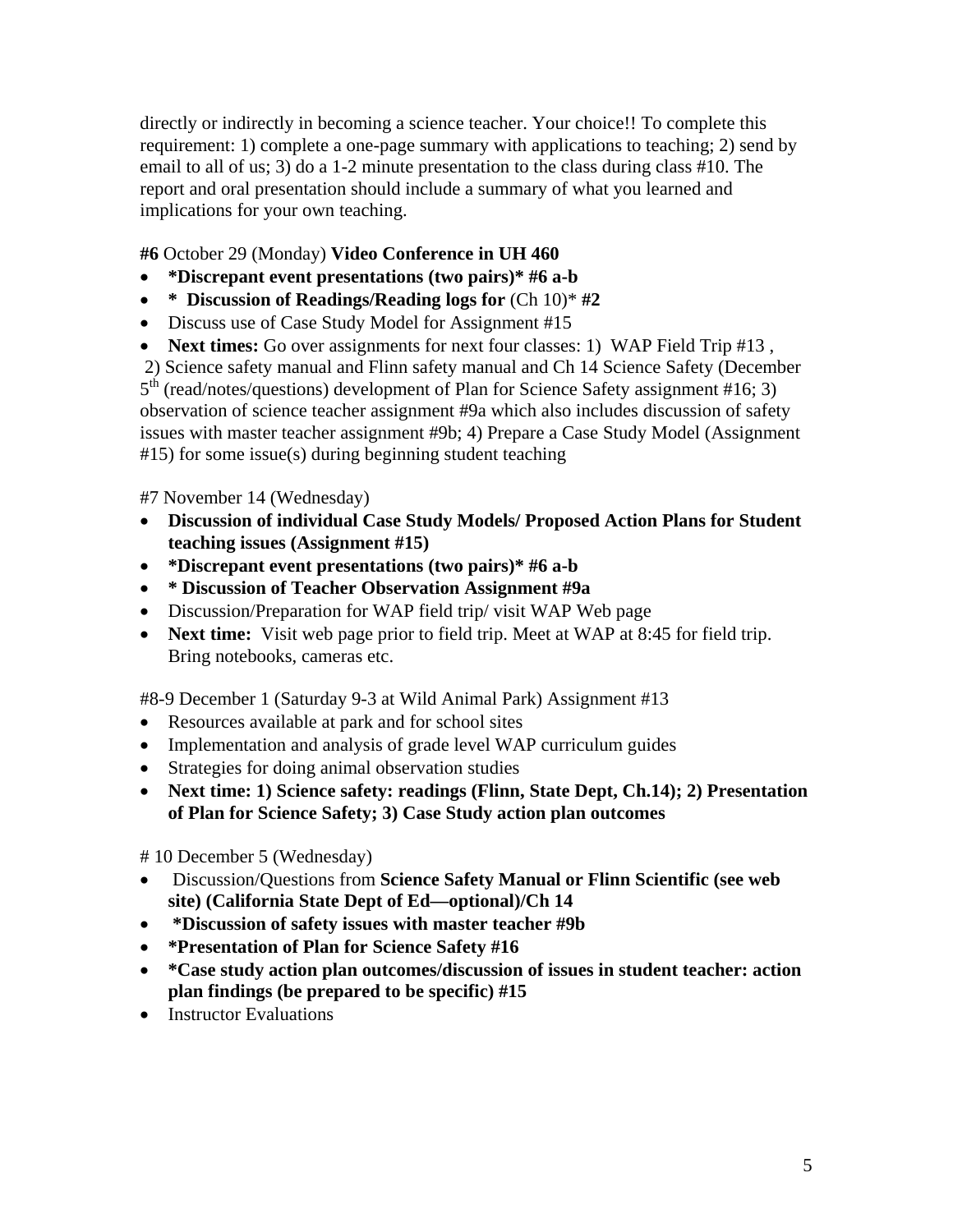**Spring Semester: assignments due this semester that could be completed prior to first class or during the intercession:** 

- **\*Internet resources #4 Note: We will focus on the International Polar Year (IPY) resources for this assignment. I have sent out an email with 3 relevant sites**  with many links from there. (please review three sites and include an evaluation that includes at least the following: 1) copies of URL and a representative page; 2) justifiable rating and rationale (1-5); 3) applicable to you as a teacher or your students; (i.e. how would you use it)?
- **\*Video resources #5 from one educational source and one television show (Annenberg/Lucas)** bring and discuss one resource from above 1) strengths and weaknesses; 2) rating and rationale (1-5) 3) potential application to science classroom
- **Science related personal reading #11** send title, other information including short summary/application and personal rating/review (due anytime during the semester) Discussion in class.
- **Reading Assignments: Ch\_11, 8 , 13, 12 and 15 (In this order)**

# **#1 January 28\_ (Monday)**

- Review syllabus for second semester
- \*Discussion of assignment regarding ratings of video resources #5 and internet resources #4
- Antarctica (IPY) Pre-service Teacher Project (Live Video Feeds)
- **Next time:**
- Reading log Ch 11 (Lecture): Prompt: Which of these ideas will I incorporate in my 10 minute lecture on February 11?
- Prepare mini lecture as part of a small unit on current topic in Antarctica Research for next time (aligned with Ch 11 Lecture Strategy) Assignment #14
- Presentation/Handout of ratings of video resources #5 and internet resources #4

# **#2 February 11\_ (Monday)**

- Discussion of Ch 11 (Lectures)
- Presentation of lesson on current topic in science using mini-lecture approach (10) minute max) (aligned with Ch 11 Lecture Strategy) Assignment #14
- **Discussion of three Best Practices in Science Teaching from Annenberg and Lucas Web site resources # 5 and Internet sites #4:** bring and discuss 1) strengths and weaknesses; 2) rating and rationale (1-5) 3) potential application to your science classroom

# **Review Assignments for Next class:**

**1)** Reading prompt to respond for Ch\_8 in Science Instruction and Ch 12 Successful Inclusive Teaching (SDAIE Science by Choate): **As a result of reading this: What are some specific strategies you would (have) use to adapt learning in your science classroom (be specific)?**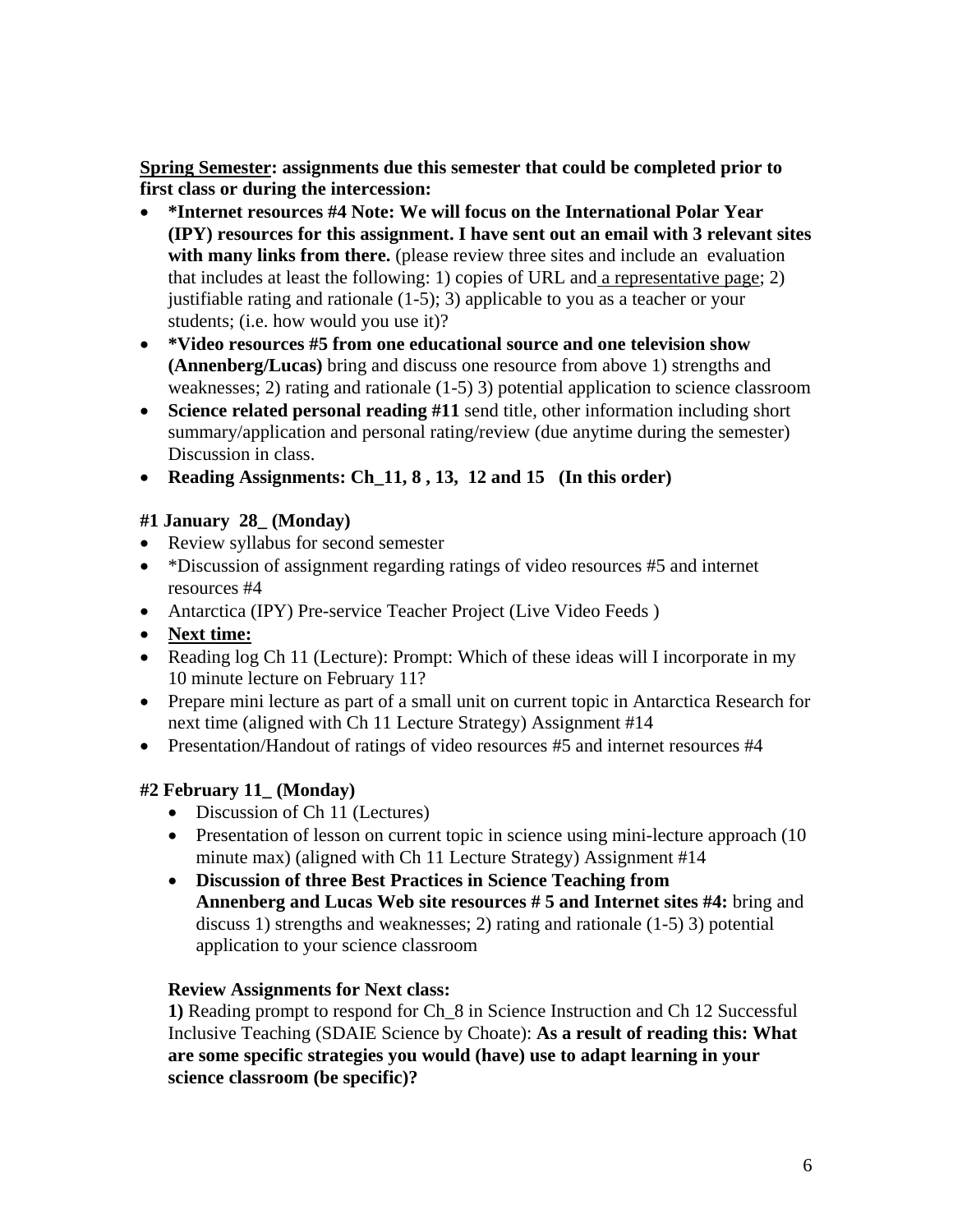# **#3 February 25\_ (Monday)**

- Discussion of reading response to prompt from Ch 8 Diversity in Science Instruction and Ch 12 (Choate) (SDAIE instruction in Science)
- Overview of findings from Keating dissertation on Navajo related to SDAIE techniques
- Review of Inquiry based topics (DE/Open ended experiments) with an introduction to curricular and extracurricular science projects: Odyssey of the Mind/ Invention Convention/Toys in Space as additional models of Inquiry based learning

# **Review assignments for next class:**

- 1) Adapt Science lab with SDAIE adaptation (experimental). Be prepared with an overhead of both control and experimental lab write-ups next time with appropriate SDAIE modifications; 2) Use action research proposal form (sent via email) to discuss your research design on: Effectiveness of SDAIE techniques in science lab settings **( See Assignment # 7 description in the syllabus).** Your **final report** research report will include: 1) copies of both experimental and control lab directions; 2) findings from the action research design **(Final action research findings due on April 14)**
- 2)Reading log response from Chapter 13 Laboratory and Field work : Prompt: (Discuss a range of ways that you have or will use laboratory and field experiences in your science classroom)

# **#4 March 10\_ (Monday)**

- Present preliminary experimental (SDAIE) and control science lab instruments and Action Research Proposal that will be used in conjunction with Assignment #7 : Effectiveness of SDAIE techniques in science lab settings
- Discussion of reading prompts from Ch 13 Laboratory and Field Work
- Discussion of Assignment #10: Effectiveness of Applying Authentic Assessments to a Science Classroom

# **Review assignments for next class:**

- 1) Read/Reading log prompt for Ch 12 Science Technology and Society (Integrating Science as a Discipline) and Ch 15 Use of Technology in Science: Based on the content of these two chapters: Discuss the range of technology you would use or have used (or seen) in the science classroom (Be specific)
- 2)Assignment **#10 (See description in syllabus):** Applying Authentic Assessments to a Science Classroom
- As part of the student teaching experience: you will design and use an authentic assessment and compare its effectiveness with a more traditional assessment (action research) for the same lesson (ie a control and experimental design). Note: For next class bring 1) both the authentic instrument (experimental) and traditional instrument (control) and the rubric to score them as well as the 2) action research proposal form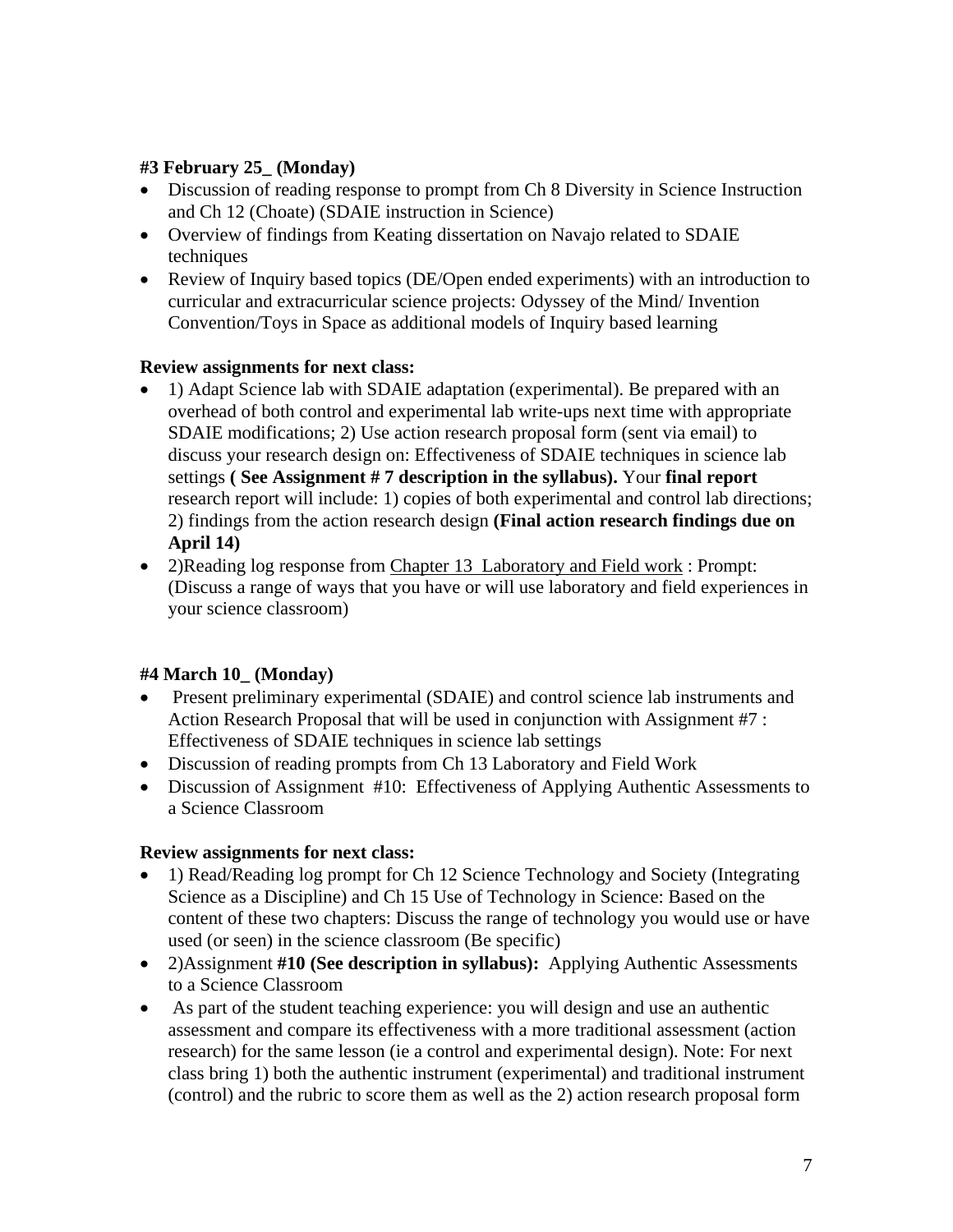(sent via email) that you plan on using in your action research study. **Your final**  report will include: 1) copy of lesson plan used, 2) both forms of assessment instruments and rubrics used and 3) findings from this action research design. **Final Action Research Report due May 5**

• 3) Read Ch 19 in Science Instruction (pp 266-71 only) to assist in develop of authentic assessment instrument and scoring rubric

# **#5-#6 March 15 Field Trip to a Formal Museum site (Reuben Fleet/ Natural History): Use of Community Resources in the Curriculum (Assignment #13 Part 2)**

- Educational Resources at both museums
- Design a pre/ during/post lesson with specifics logistics and assessments for one of the demonstrations at Reuben Fleet followed by modeling at the location for the class (final written design made available to all via email)
- Design a pre/ during/post lesson with specifics logistics and assessments for one of the demonstrations at Natural History Museum followed by modeling at the location for the class (final written design made available to all via email)
- After viewing one of the available movies at the site: How would connect it to the curriculum and how would you make students accountable for material seen in movie? (written response made available via email)

# **#7 March 24 \_ (Monday)**

- Issues in Science Student teaching (development of Case Study 2 Issue(s) (#15)
- Presentation of instruments/ rubrics for (traditional and authentic assessments) and action research proposal that you will use in conjunction with Assignment #10 (Effectiveness of Authentic Vs Traditional Assessments in a Science Classroom)
- Discussion of reading prompt from Ch 12 Science Technology and Society and Ch 15 Use of Technology (Discuss the range of technology you would use or have used in the science classroom (Be specific)
- Book report due /Discussion in Class Assignment #11

# **Review assignments due for next class:**

- Presentation of Action Research findings on: Effectiveness of SDAIE techniques in science lab settings (#7);
- Using a dyad model provide feedback to Case Study Issues with recommendations for action plan

# **#8 April 14\_ (Monday)**

- Issues in Science Student Teaching preliminary report (Share discussions and recommendations from partner as part of #15 (**note send to me via email prior to class)**
- Final Action Research Findings on: Effectiveness of SDAIE techniques in science lab settings (#7). **Note requirement on syllabus**; (**note send final written report to me via email prior to class)**

# **Review assignments for next class**: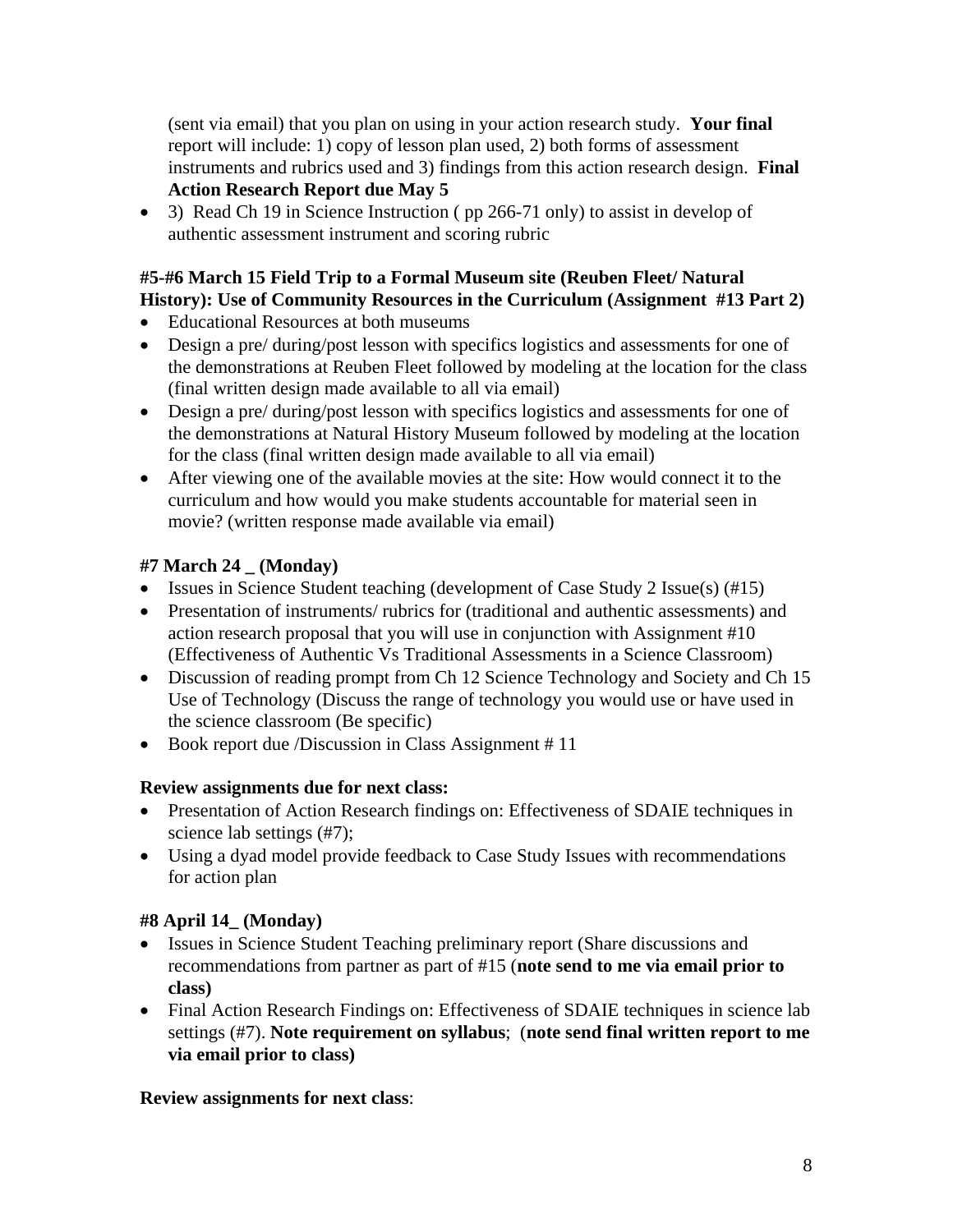- Independent Study/Open date assignment (#12)
- Case Study Final Report (#15)
- Discussion of High interest science related book reports #11 (overview of already emailed reviews)
- Present Findings from Assignment #10 Effectiveness of Authentic Vs Traditional Assessments in a Science Classroom
- •

# #9 **May 5 \_ (Monday)**

- Case Study oral report (#15) (Final Written Report Due by May  $15^{th}$ )
- Independent Study/Open date assignment (#12)
- Report Final Findings from Assignment #10 Effectiveness of Authentic Vs Traditional Assessments in a Science Classroom (**Note requirements on syllabus)**
- Instructor Evaluations **(Please send final report to me prior to class)**
- TPE #1B Subject matter pedagogical application due May 12

**#10** Independent Study (Assignment #12) ( description due as email attachment by May 5)

**Note**: some of the assigned time for the class will be in the nature of a Practicum/research assignment during student teaching or observation/participation (at site). More specifically time is allotted outside of formal class meetings for the following field assignments as outlined in the syllabus (theory to practice): 1) Case Study 2 ; 2) Effectiveness of SDAIE Science lab modification vs. a control and; 3) Effectiveness of authentic vs. traditional assessment in science setting.

**Assignments (by number)/Requirements:** (each will count as the points noted). The final grade for part a and b with be the % of total points earned that semester converted to a letter grade (90-100=A etc.) Assignments are due on time and will not be accepted late.

1) Attendance/participation (5 pt. per class) (100 pts.)

2) Science Methods Text Readings/Discussion/Notes (12 readings @ 3pts. =36

pts)

3) Jigsaw of science frameworks and standards (10pts)

4) Evaluation sheets on best practices in Science video's (5 pts)

5) Evaluation of Science Internet sites (5 pts)

6) A-B Inquiry---Discrepant event reflection/ presentation(s) (10 pts)

7) Science lab SDAIE modification and action research findings (20 pts)

8) Development of an outline for a Plan for Science Safety (10 pts)

9) A-B Observation of science lesson and evaluation of science safety strategies  $(10 + 5 \text{ pts} = 15 \text{ pts.})$ 

 10) Development and implementation of authentic assessment and comparison to traditional assessment (action research findings) (20 pts)

11) Book Report on high interest science book (5 pts.)

12) Open ended science related event both semesters (10  $\omega$  2 = 20 pts)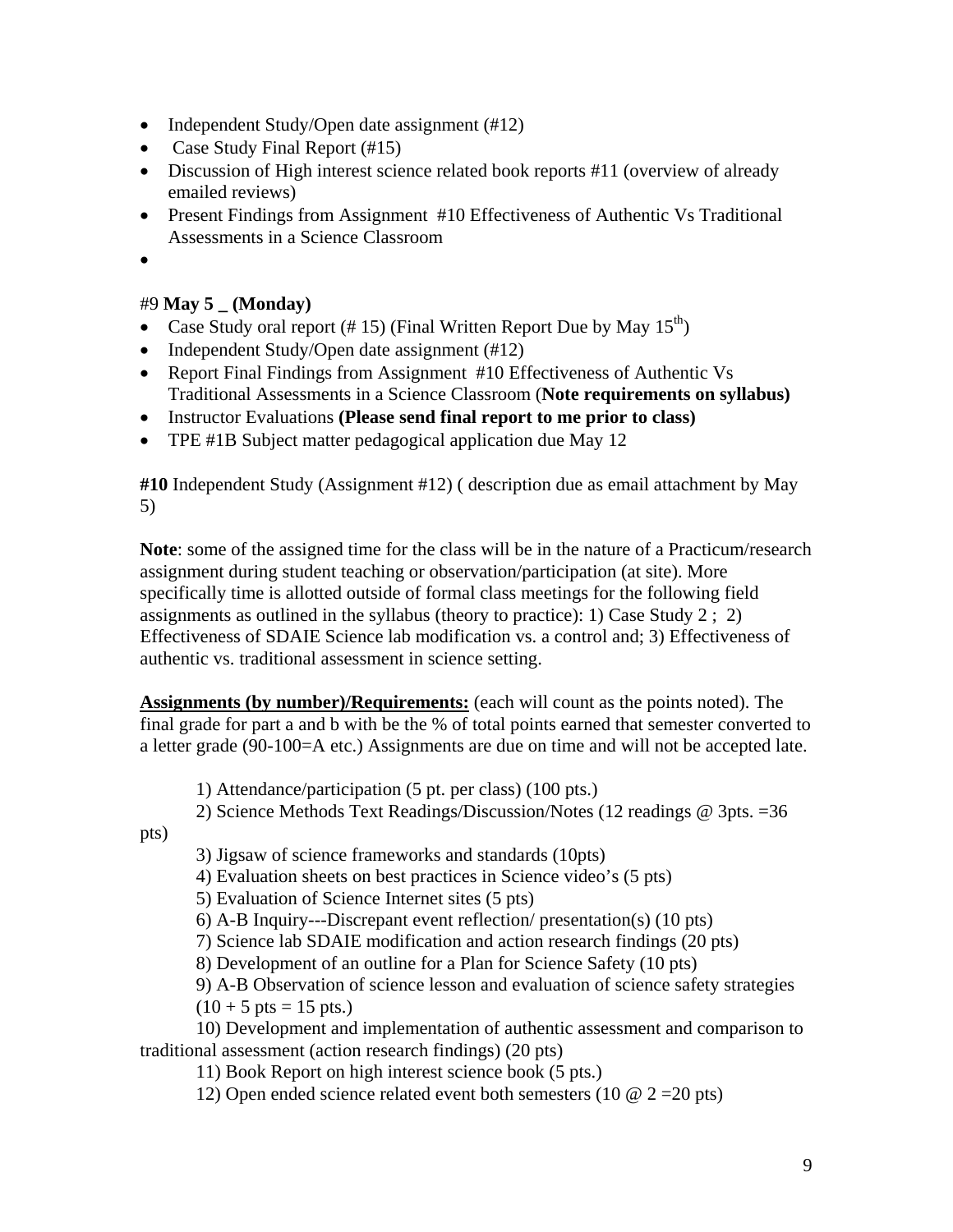13) Strategies for implementing field trips at the high school level (WAP visit and Reuben Fleet Museum  $2@ 15$  pts = 30 pts.

 14) Researching and presenting a mini-lecture on a current topic in science(10pts) 15) Two Case Studies one per semester: Issues in student teaching and proposed action plans =(5 +5=10 pts  $@2 = 20$ .)

 Optional/Extra credit: (maximum 10 pts) 1) Directorship (5 pts.) 2) SDSEA or CSTA or NSTA or other Conference in addition to open assignments (5 pts. one day)

# **Point's summary:**

**Fall Semester: Assignments #1 (50 pts); #2 (30 pts); #3 (10 pts); #6 (10 pts); #8 (10 pts) #9 a-b (10+5); #12 (10 pts); #13 (15 pts); #15 (10 pts); = 160 pts. Total** 

**Spring Semester: Assignments #1 (50 pts); # 2 (7 @ 3=21pts.); #4 (5 pts.); #5 (5 pts.); #7 (10+10=20 pts.); #10 (10+10=20 pts.); #11 (5 pts.); #12 (10 pts.); #13 (15 pts); #14 (10 pts); #15 (10 pts) = 171 pts. Total** 

#### **Assignment Overview (by number):**

**Assignment 1 Attendance** (each class counts 5 points) In the event of an absence any assignments due that night could receive only 50 % of the potential credit (if made up) since you were not there to interact and discuss the assignment.

**Assignment 2 Science readings in texts** (36 points) Each chapter is assigned a value of three points that includes your notes or a prompt (summary of major points, reflections, questions) and discussion of these with your colleagues in class.

#### **Assignment 3 – California Science Framework and Standards** (10 pts)

Spirit of the assignment: How to teach science to all students by understanding how to apply standards to an inquiry based curriculum appropriate to a subject area to read a portion of the California Science Framework and the Standard for a particular science subject area for grades 9-12. You will write your individual response to the readings. Then you will work with your subject level team to prepare and do a presentation to the class. It's important that you do the reading and the write-ups BEFORE you meet with your team.

#### 3a **Framework summary response** 3 points

- Individually: Read the California Science Framework. For the standards chapters read only the subject area standards for high school subject area (9-12) that you are assigned i.e. Physical Science, or Life Science or Earth Science Think about the readings holistically.
- Write about a page for the non-standards chapters, in your own words, that answer these questions: What do you think are **the most important** ideas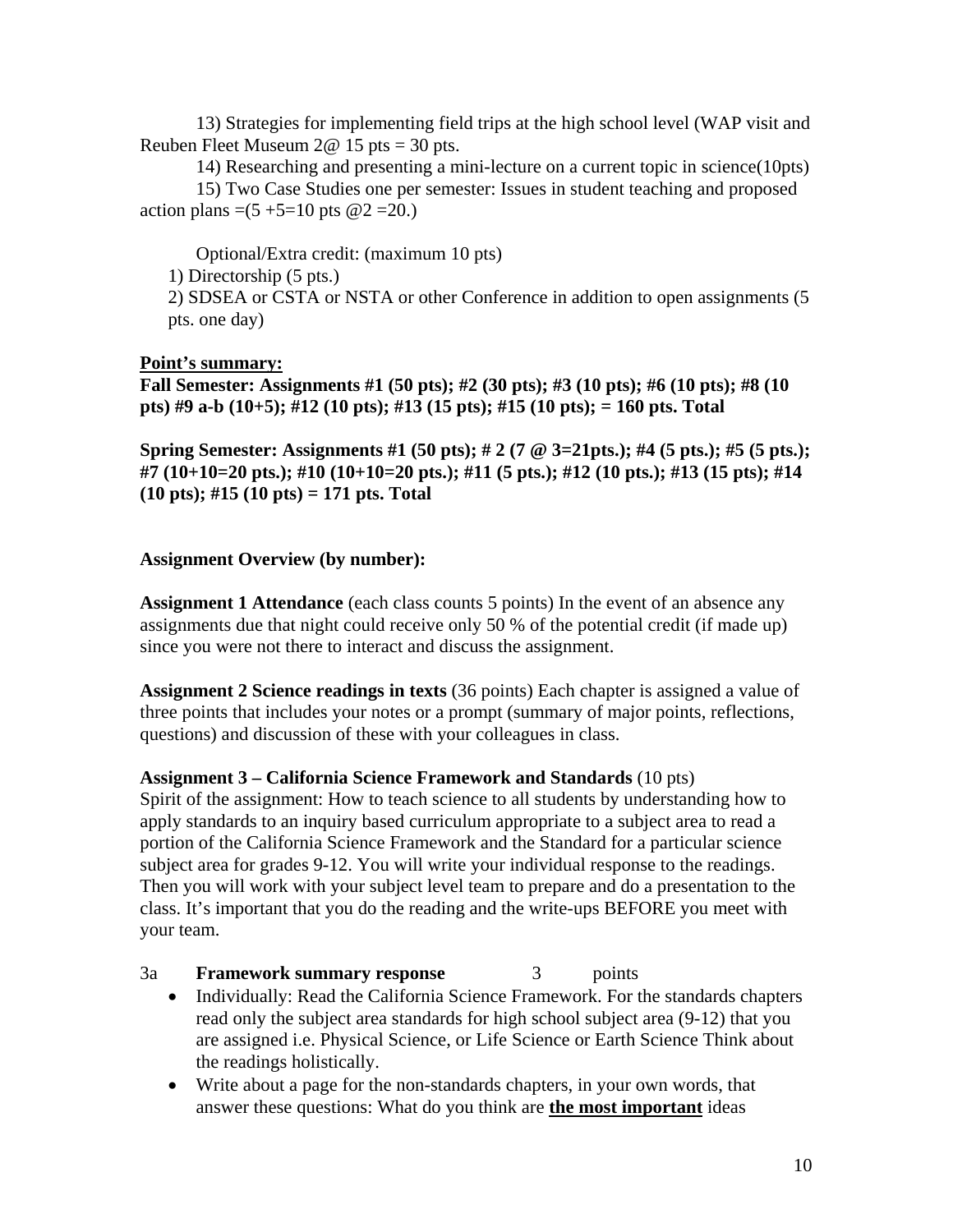addressed in the reading? Were there any ideas in the reading, which were very new to you, and have a question about (or) which you disagreed?

# 3b **Science subject standards response (only your subject area)** 2 points

- Using the standard for your chosen subject, (assume a general course) pick one standard from physical science, or life science, and or earth science. 1) choose and write the standard; 2) come up with a brief description of an activity those students in that subject area can do and 3) state which Investigation and Experimentation standard it address for that subject.
- In addition, 4) write a short paragraph on how this lesson might incorporate other ideas discussed in other chapters in the California Frameworks. For example, one chapter addresses the use of technology in science. Your lesson might incorporate the use of a remote data recorder for pH in a stream environment and using this data to graph the outcomes on a computer. You might have to receive professional development training (another chapter in Frameworks) to learn how to use the remote data recorder and the graphing software. Both of these ideas might be addressed in this section
- 3c. Team preparation and presentation 5 points
	- Get together with your team by subject area (chemistry, physics, biology or earth science). Look at the activities that everyone wrote up for Assignment 2b. Choose one that your team feels is the best representation of the application of the standards/frameworks
	- As a team, write up a lesson plan for the activity stating the standard(s) (with objectives, activities, assessment, ). This lesson plan should also try to integrate the ideas from the individual team chapters 4-11 as discussed in 3b above. Put it on chart paper or an overhead transparency so it can be easily presented to the class.
	- As a team, think about the entire set of standards for the subject area. If you only had time, as a teacher, to do half of it with your students, which half would you do, and why? Make a list to present to the class, and be prepared to give your reasons for your choices.
	- In 8 minutes or less, present your creative lesson plan and standards choices. Be prepared to explain why your science lesson plan represents a standards based, student centered, inquiry based concept and why your chose the particular lines or sections from the standards to teach.

# **Assignments 4 and 5 (Evaluation and Use of Technology Resources) Assignment 4 (Internet Sites) (5pts); Assignment 5 (Best Practices in Science Videos) (5pts)**

Spirit of the Assignments: individually explore Internet and video science resources; rate them and provide feedback to classmates regarding their potential use.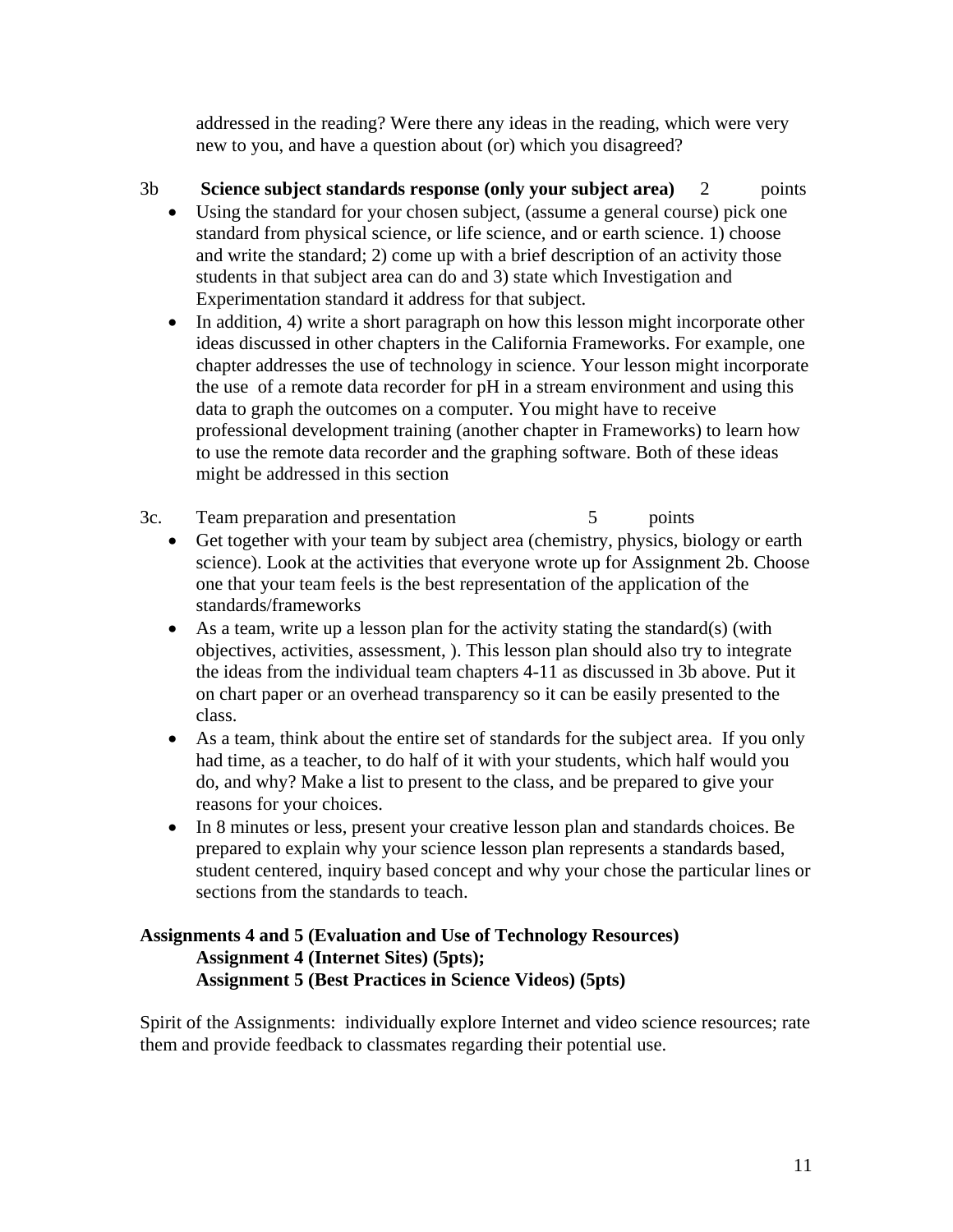For assignment #4 explore in detail at least three internet sites; for assignment #5 explore either the Annenberg and (or) the Lucas internet site for Best Practices in Science Teaching and one video/DVD resource and prepare the following for each (three in all):

- 1) name/ access information (so someone else can access)
- 2) rating 1-5 with justification for use by teacher, student (appropriateness for what subject or level)
- 3) how would you use it

4) electronic documentation so the technology director can collect and send complete copies to all

#### **Assignment 6: Inquiry based Discrepant Event Presentation** (10 pts)

Spirit of the Assignment: to develop and teach a particular kind of a science inquiry lesson that teaches both sciences thought processes and science content. You will practice your discrepant event on at least middle or high school age student and reflect on the child's responses and what they indicate about how much he/she understood. Working by yourself or with a partner you will actually present your discrepant event to the class and give a copy of the lesson plan to each class member.

# 6a. **Discrepant Event Lesson Plan and Presentation** 5 points

- Working by yourself, or with a partner, find a discrepant event to do. You can get one from Discrepant Events, by Keating, or go to a bookstore or the children's section of the library and look for books on Science Tricks, or Science Magic.
- Get together the materials needed for the discrepant event. (If you can't get certain things, look for another event to do.)
- Practice doing the event. (If you can't get it to work, you may need to find another event to do.)
- Make sure you understand the science behind the event. If you got it from an Internet website, there may be background info on the site.
- Do your discrepant event with at least one middle or high school age student and take careful notes on the student's responses. (This ties in with Assignment 6b.)
- Present your DE to the class. (you may discuss your findings from the pre-event DE with the student as part of this presentation. You are limited to 15 minutes presentation time.
- After presenting your event, give a copy of the DE lesson plan to each member of the class your individual journal to the instructor (see 6B)

# 6b. **Discrepant event journal (Reflection on Pre-Event)** 5 points

- After you have done your pre-event discrepant event with a student, look at your notes and think about how it went. (You may realize that your event needs to be modified before you do it with the class.)
- Write a description of what happened, with special attention to what the student said and did. Analyze the student's response: what portions of the event did the student understand (not understand) what was happening? Did they understand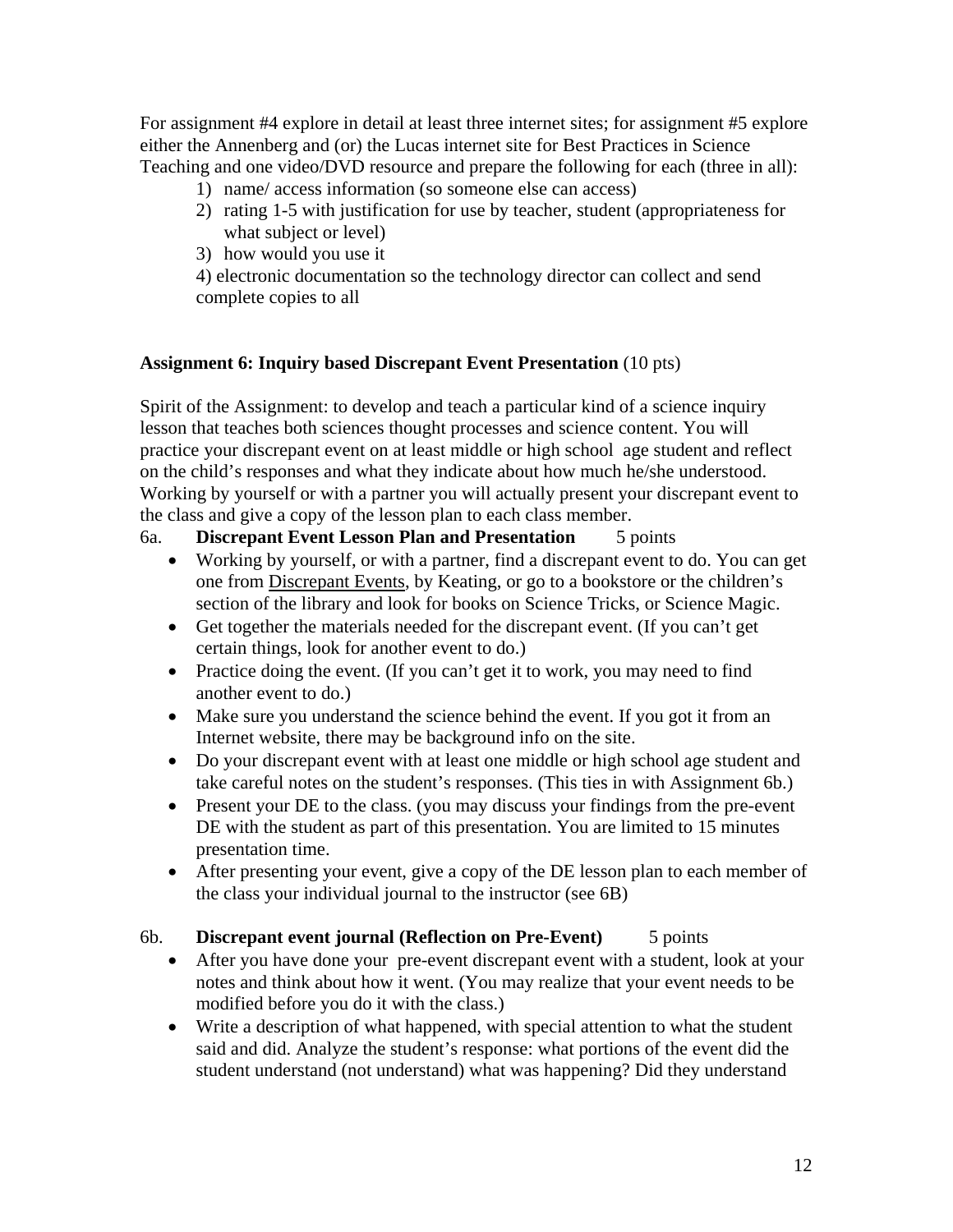the underlying science concept? What modifications to what you say or do might be necessary for better understanding?

#### **Assignment 7: Science Lab (SDAIE) modification using the action research model) (20 pts)**

Spirit of the Assignment: take an existing science lab or activity and rewrite it to be more appropriate particularly by second language learners (use SDAIE techniques). Evaluate using the action research model by comparing outcomes of experimental lab (SDAIE) with control (original lab or activity). See suggested for ideas in Choate Ch 13.

For the assignment: Use the SDAIE lab or activity you have prepared and incorporate it into a class during advanced student teaching and compare it to outcomes from a control class using the original lab or activity (10 pts total). For your presentation: 1) bring overhead copy of original science lab or activity and revised SDAIE lab (6pts); 2) List of changes/ adaptations you made (4pts); 3) Design an action research proposal using the design explained in class. This will be presented prior to implementation in class for input from classmates and instructor (5pts). 4) Present the findings (triangulated data) by comparing various outcomes from the two lab classes one, which used original lab (control) and another who used the modified SDAIE lab (experimental). Some tools for measuring the success (lack of success) of the lab approaches might be: teacher observations, focus groups, and student assessment of understanding, Quickwrite and class discussions. Discuss briefly your findings (5 pts).

#### **Assignment 8 Readings in Science Safety (Flinn/California State Dept.) and Development of a personal outline Plan for Science Safety (10 pts)**

Spirit of the Assignment: Use your readings from the safety manuals/documents and interview with the science teacher to propose an outline of a **Plan for Science Safety** that you will (can) use within your science discipline. This might include: safety contracts, demonstrations, laboratory protocols, etc.

# **Assignment 9 a-b Observation of science lesson and teaching strategies and use of science safety within the curriculum**  $(10 + 5 \text{ pts} = 15 \text{ pts})$

Spirit of the assignment: to intelligently observe a science lesson. During your observation/participation time you will find a science teacher who may or may not be your own master teacher. You will 1) 9A: interview the teacher before and after the lesson. If possible, it's good to also talk with some of the students after the lesson (see guidelines for 9a below (10 pts); 2) 9B: address with the teacher the specifics of how she (he) approaches science safety. This might include as a minimum: lesson plans they use to teach safety, lab safety contract, general rules used, and any general experiences in dealing with science safety). Collect samples if you can and include what you would do in your classroom to address science safety (5 pts). You will put both of these responses (9A-B) together with your own observations and conclusions to write your report.

#### **General guidelines for completing 9 a (10 pts)**:

GENERAL INFORMATION: grade level, district, description of the activity.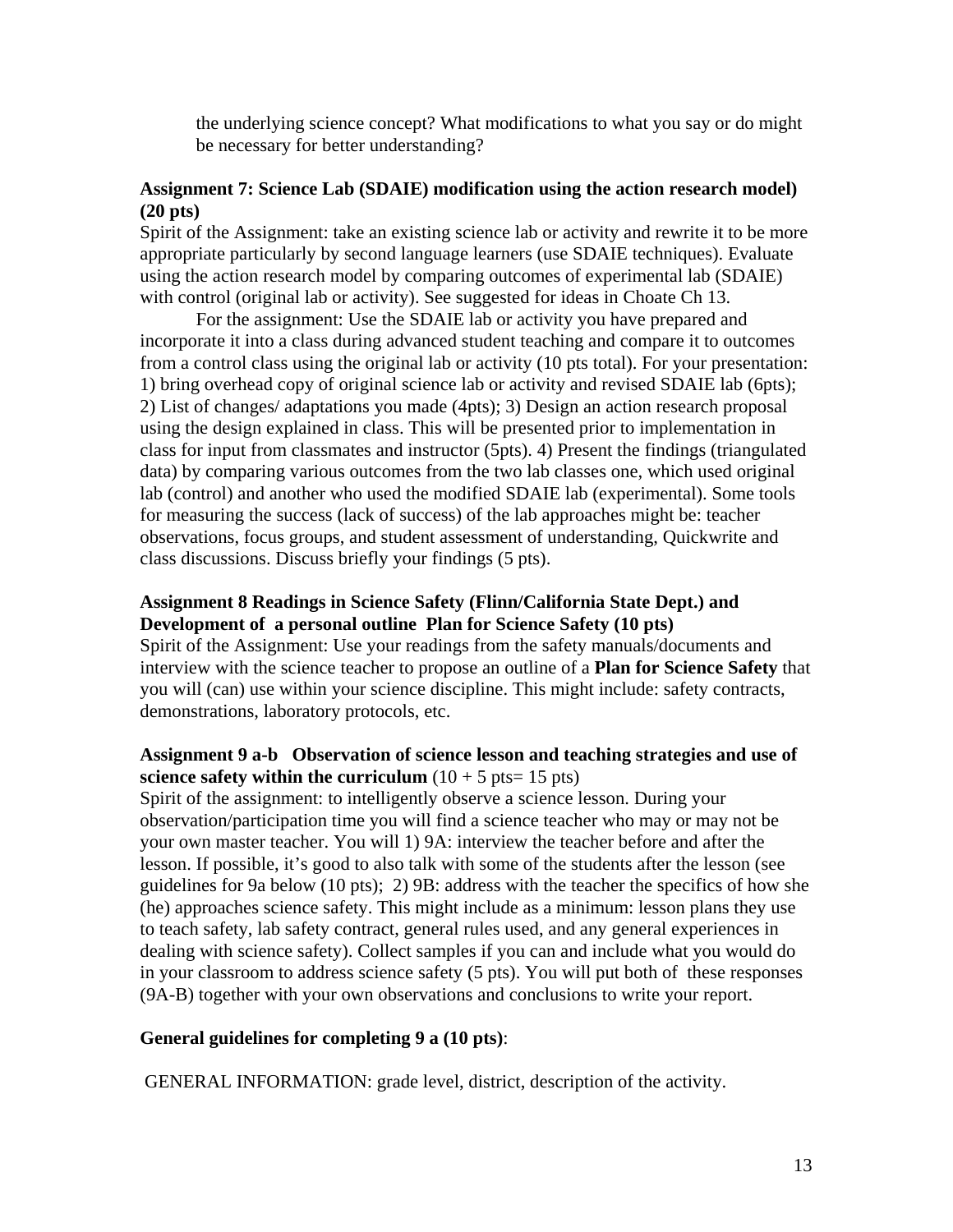BEFORE (Interview)

- How did the teacher come to do this lesson?
- How did he/she pick the topic?
- Where did the materials come from?
- In general, how does the teacher think the students will respond to the lesson?
- Identify some students in the class who will like this lesson and do well on it.
- Identify some students who might have difficulty, either cognitive or behavioral and describe the problems they are likely to have and how the teacher might adapt for them

DURING (observation)

- Is there a written or unwritten plan for this lesson?
- What are the objectives (if this/these are unstated, you will have to figure them out)
- How does the teacher know that the objectives were met at the end of the lesson (formative or summative assessments)?
- How does the teacher know as the lesson is going on whether the students are getting it? (Formative i.e. checking for understanding)
- Does the teacher make any adaptations to address the needs of the children who have difficulty?
- Can you clearly follow the procedures the teacher is using and the understanding of the science concept and do they relate directly to the objectives?

AFTER (interview teacher, and if possible, some students)

- How did the lesson go?
- Did the teacher correctly predict the performance of specific students?
- Did the adaptations (if there were any) work?
- How about the class as a whole were the students engaged?
- Did they learn the skills and or content?
- How does the teacher know whether they got it or not?
- Were there any logistical problems?

If you taught this lesson, how would you change it? (Include as many things as you can think of. Even if the lesson was wonderful, come up with at least one modification of your own.) Remember, there is no such thing as a perfect lesson.

# **General Guidelines for completing 9B (5pts) (Science Safety in the Science Curriculum)**

Address with the teacher the specifics of how she (he) approaches science safety. This might include as a minimum: lesson plans they use to teach safety, lab safety contract, general rules used, and any general experiences in dealing with science safety). Collect samples if you can 9B and include your own comments on what you would do (5 pts).

# **Assignment #10: Comparison of the use of authentic assessment vs. traditional assessments in Science using the Action Research model (20 pts)**

Spirit of the assignment: During advanced student teaching prepare both an authentic and traditional assessment (that address the same standards and science content) and include their rubrics and implement them in an actual science lesson. Design an action research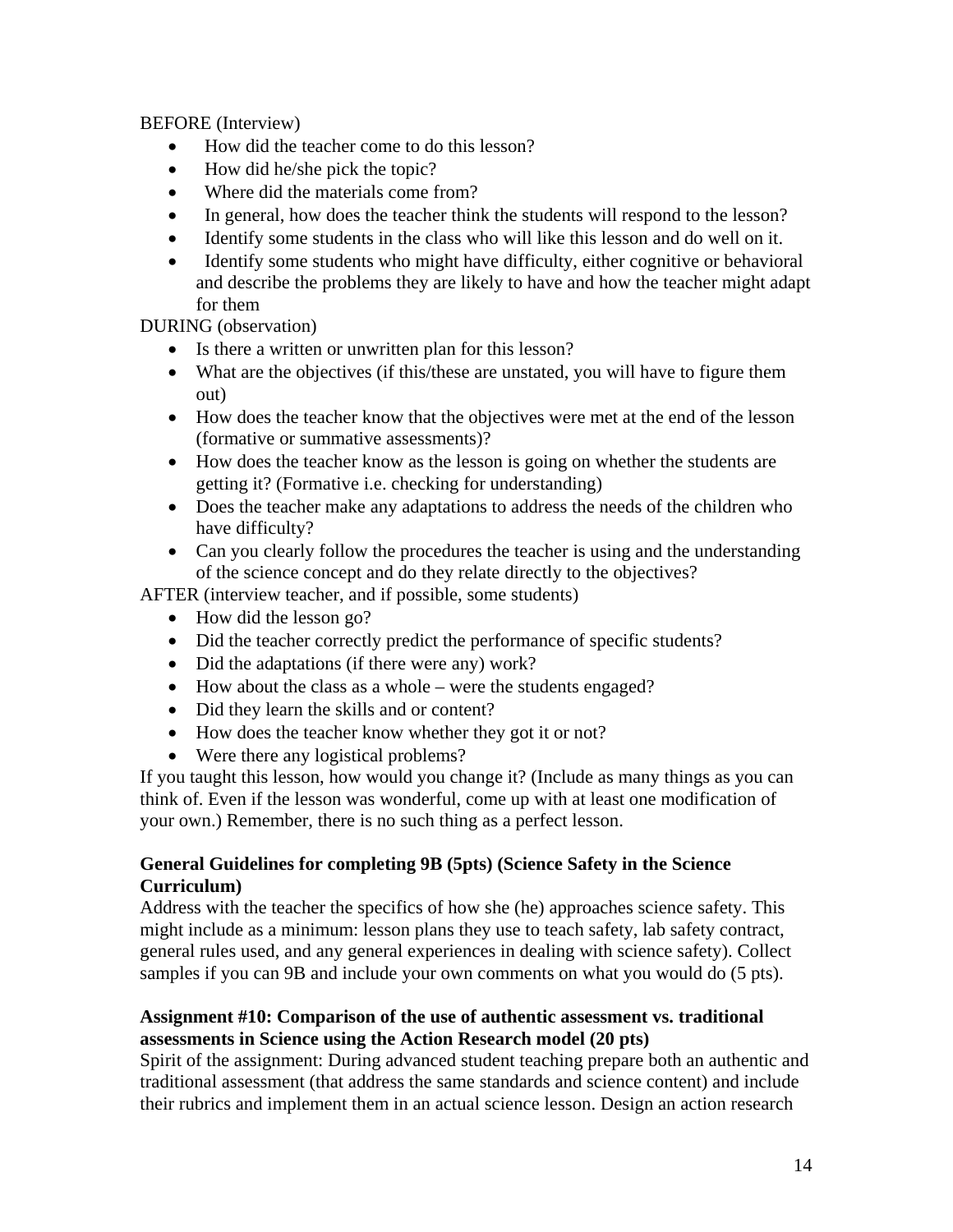plan to evaluate the findings comparing two classes (control and experimental). Describe the strengths and challenges that you found in using this as an assessment.

For this assignment be prepared to discuss and include as part of the discussion: 1) a copy of the actual lesson plan; 2) a copy of the two types of assessments and rubrics you used (with student outcome examples if possible) (10 pts); 3) action research design proposal that incorporates at three instruments (triangulation) (5pts) 4) the triangulated findings/outcomes (data) comparing the two assessment approaches that include a brief overview of the findings as well as the strengths and challenges of using these instruments (for the teacher as well as for the student) (5pts)

#### **Assignment 11 Book Report on high interest science book (5 pts.)**

Spirit of the assignment: read a new book in fiction or non-fiction that you would like to read for general interest, deep background or for inclusion in your own class. By reading yourself you increase the likelihood that you will include science reading as part of the curriculum for your own students. Share this electronically with your classmates.

 For this assignment read, summarize, rate (1-5 with justification) and make recommendations on how you might incorporate into your teaching either directly indirectly. Share this formal review electronically with instructor and classmates as well as during the general class discussion.

#### **Assignment 12 Attendance at a formal or informal science event, presentation or site (10 pts each semester 20 pts in all)**

Spirit of the assignment: by attending formal or informal outside events a science teacher is more likely to encourage their own students to seek out such events and include them as part of their curriculum. After having completed assignment # 12 write up a brief report summarizing it and how you might use it in your teaching 1) do a 1-2 minute presentation in class and 2) send an electronic copy to all via email.

#### **Assignment 13 Attendance at a field trip to the Wild Animal Park ( Fall 15 pts) and Reuben Fleet Science Museum ( Spring 15 pts)**

Spirit of the assignment: by attending this field trip students will: 1) general procedures for planning an implementing a field trip in science; 2) how to access and use resources provided by a site prior to going; 3) Pre, during and post lesson plans using a) prepared curricular materials at a field site; b) teacher developed and implemented curricular plans

#### **Assignment #14 Researching a current issue or topic in science and presenting a mini-lecture in class on that topic (10 pts).**

The spirit of the assignment is to practice researching a current issue or topic (outside the science textbook) and applying some of the concepts from Chapter 11 (Using lectures in science) to present a 10-minute mini-lecture to the class.

#### **Assignment #15 Issues in Science Student Teaching (Case Study Approach): both semesters (10 pts each semester)**

The spirit of the assignment: Share issues/ problems/solutions to various scenarios that occur during beginning and advanced student teaching related to curriculum, teaching strategies and classroom management. The Case Study Model used will be discussed in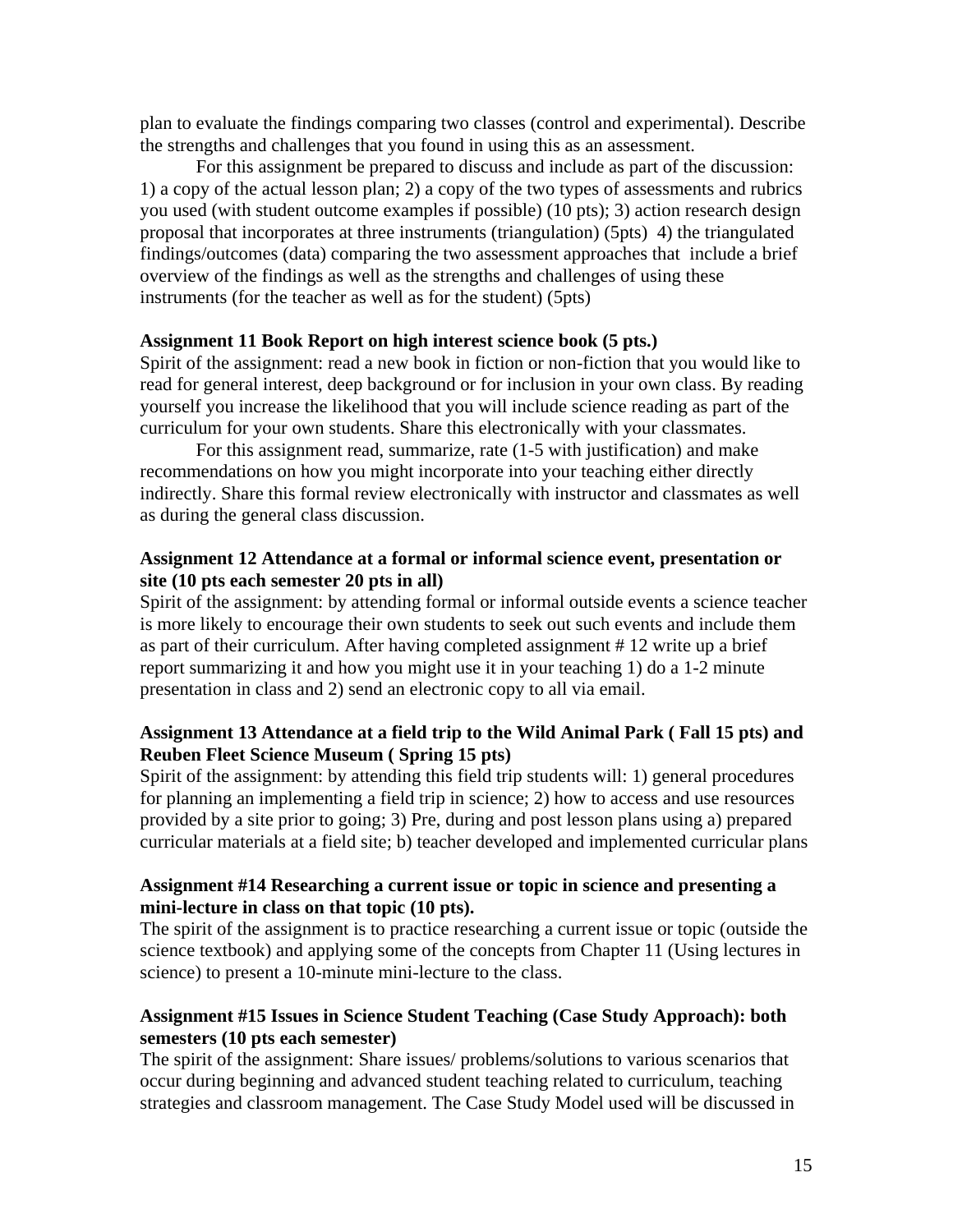class and used as an approach to address real solutions and subsequent outcomes from these action plans. One written Case Study will be required each semester.  $(5 + 5=10)$  pts  $@2 = 20.$ 

#### **See Addendums A (Semester Grade Sheet); B (Action Research Design Proposal); C (Case Study Final Report Form)**

**Name EDSS 545 B Spring Semester Grade Sheet Assignment Number/Name**  #1 Attendance (5pts each class) indicate nights absent by date (50 pts possible) #2 Science text reading logs (3pts each) indicate scores on each chapter assigned below) #4 Investigation and evaluations of three internet sites 5pts #5 Investigation of Video resources (Internet/TV) 5pts #7 Action Research Study on Effectiveness of SDAIE vs. Traditional Lab Experiences (10+ 10= 20 pts) Preliminary Proposals Final Written and oral report of findings #10 Action Research Study on Effectiveness of Authentic vs. Traditional Assessments  $(10+10=20 \text{ pts})$  Preliminary Proposals Final Written and oral report of findings #11 Book Report on high interest science book (10 pts) # 12 Independent Study at formal or informal science event (Report) 10 Pts #13 Attendance and Reports on Science Field Trip (15 pts) Reuben Fleet Natural History **Movie** Movie #14 Mini-Lecture as introduction to science topic (10 pts) #15 Issues in Science Teaching (Case Study Approach)(10 pts) Total Possible= 171 pts

 Points Earned= Average/Grade=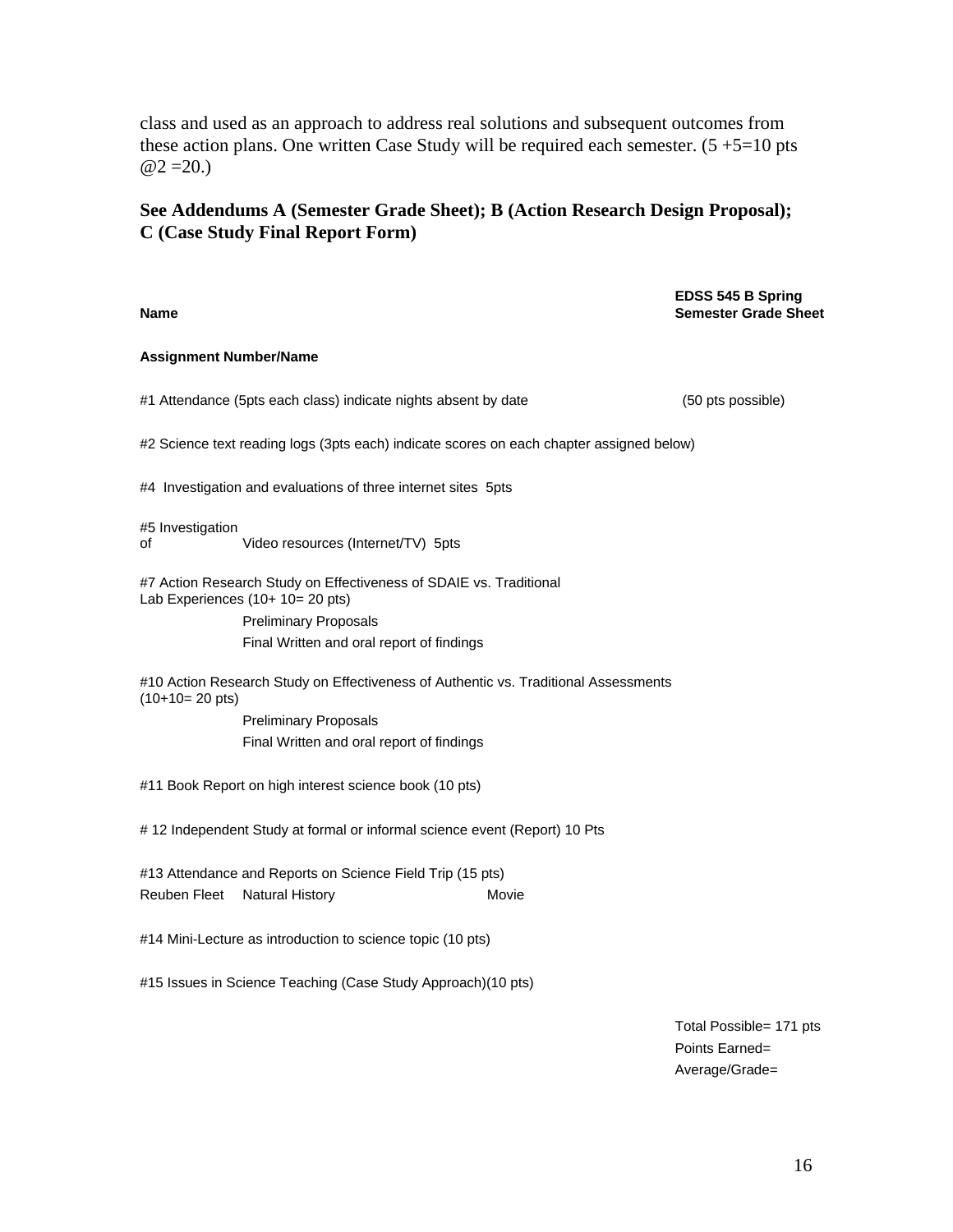# **Addendum B (Action Research Design Proposal/Final Report)**

# Action Research Project Design Proposal Plan

#### **Purpose:**

 1) To apply the principles of action research in a teacher directed and designed project.

2) To model the concept of the teacher as a researcher.

# Design Plan

**Problem:** ( specifically what question(s) are you posing)

**Information:** ( what are potential sources of background information related to your question(s). This literature review of your topic can assist you in more formally organizing both your questions and as a basis for formulating your research design. Although it is not part formally a part of this assignment to include this you have done a lot of informal background reading and discussion to inform you related to this topic.

**Hypothesis:** ( based on background information and what do you predict will be the answer to the question). This may be stated in the form of a null hypothesis (ex. there will be no difference between method A and B in learning science concepts) or research question format (ex. students will learn science concepts better when using method A). Remember it is not so important that the data supports or refutes the hypothesis but rather that it (data) accurately justifies your conclusions.

**Experimental Design:** This section should include an overview describing **the nature of the type of research study** i.e. quantitative, qualitative (or both) as well as the general procedures which will guide you such as: any materials, instruments and techniques utilized **to gather data**; the **subjects** which will be the focus of the study; **time frame** for conducting the study; and methods used to **analyze data.** Remember to explain how you will attempt to control the critical variable of researcher effect with **triangulation techniques** (since in many cases you will be both the teacher and the researcher).

**Data/Results:** How will the data be represented? For example, will a journal be used, data tables constructed and or graphs produced? If statistical analysis, please specify.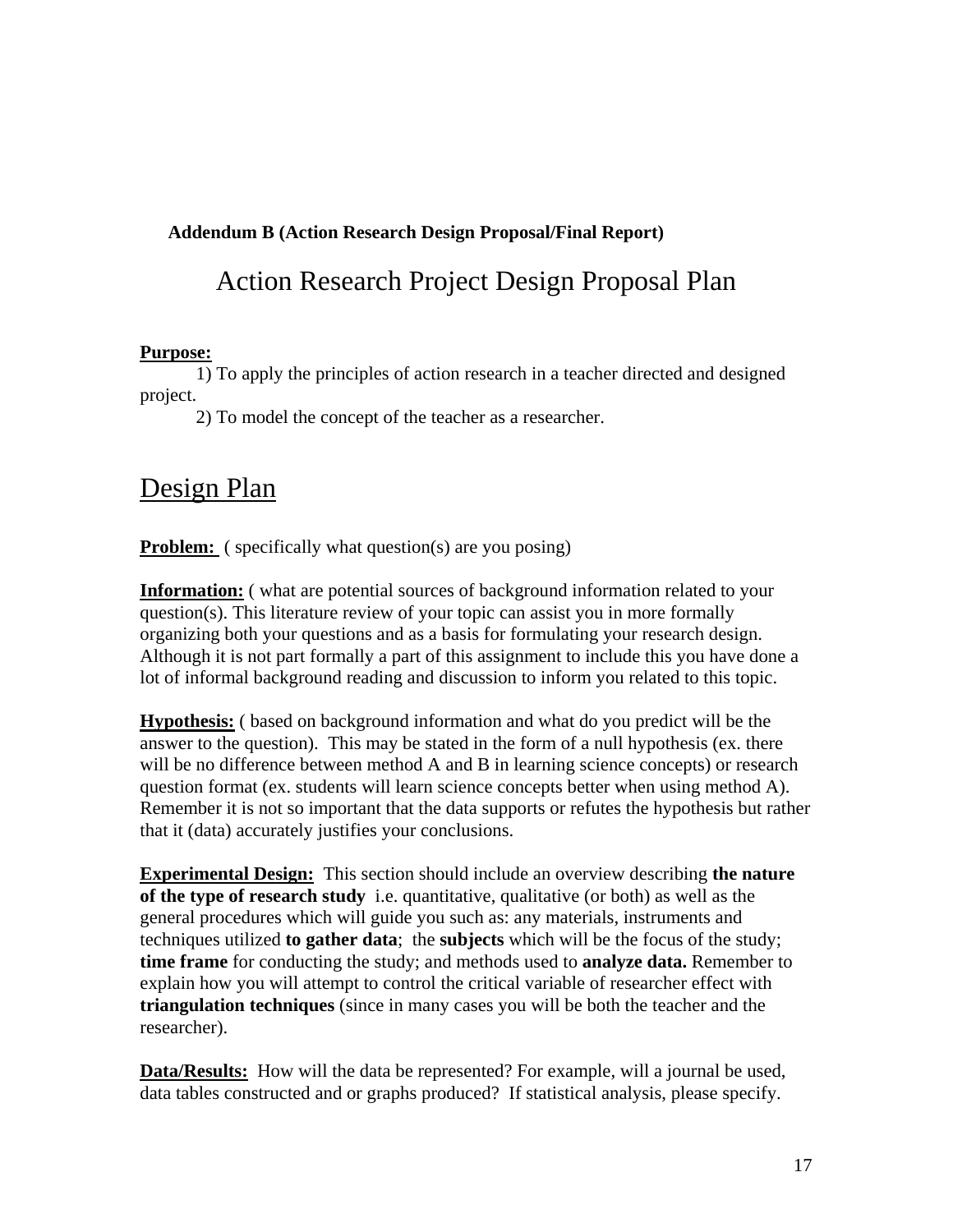**Conclusions:** Is the analysis of your data support, refute (or yield inconclusive results)related to your hypothesis? What inferences could you draw from the conclusions? What additional questions and research might your results suggest? What potential implications might your findings suggest (for your classroom or for learning and teaching in general)?

#### **Addendum C (Case Study Preliminary and Final Report)**

**Case Study Considerations for Assignment #15 Issues in Student Teaching** 

**A case study is a formal strategy to collaboratively problem solve some issue in education (in this case science education). Some generalized steps should include at a minimum at least the following preliminary steps leading to a final report:** 

- *1)* **Identify a problem which in inhibiting your ability to teach or the students' ability to learn.** *It may take many forms such as: infrastructure: I room is too small to have laboratory type exercises; management: one of my students will not do any homework; teaching materials: I have no lab manuals and little materials; teaching strategies: I do not know how to deal academically with such a wide range of abilities in my class. ETC.*
- *2)* **Brainstorm possible solutions based on general knowledge from classes, readings, master teachers and prior experiences. After you have discussed the issue with your partner and instructor get feedback and suggestions from them.** *Ex. From infrastructure problem: swap rooms with another science teacher one day a week when they are not using the lab. This should be coordinated with the principal and based on state mandated requirements for safety in science laboratories*

**3) Propose an action plan with specific actions and a timeline For three weeks with plenty of warning to the students change rooms to use the lab. Identify additional problems this may create and propose changes.** 

**4) Gather data from observations and responses to your plan** 

*Students took an extra five minutes to get to this lab so I said if they were on time this would result in a bonus of 5 pts on their lab report for at least the first three weeks.* 

**5) Final Report should include aspects of 1-4 in addition to the outcomes and implications from the action plan: What were the successes and the challenges to the plan? What would you do next to improve on it?**